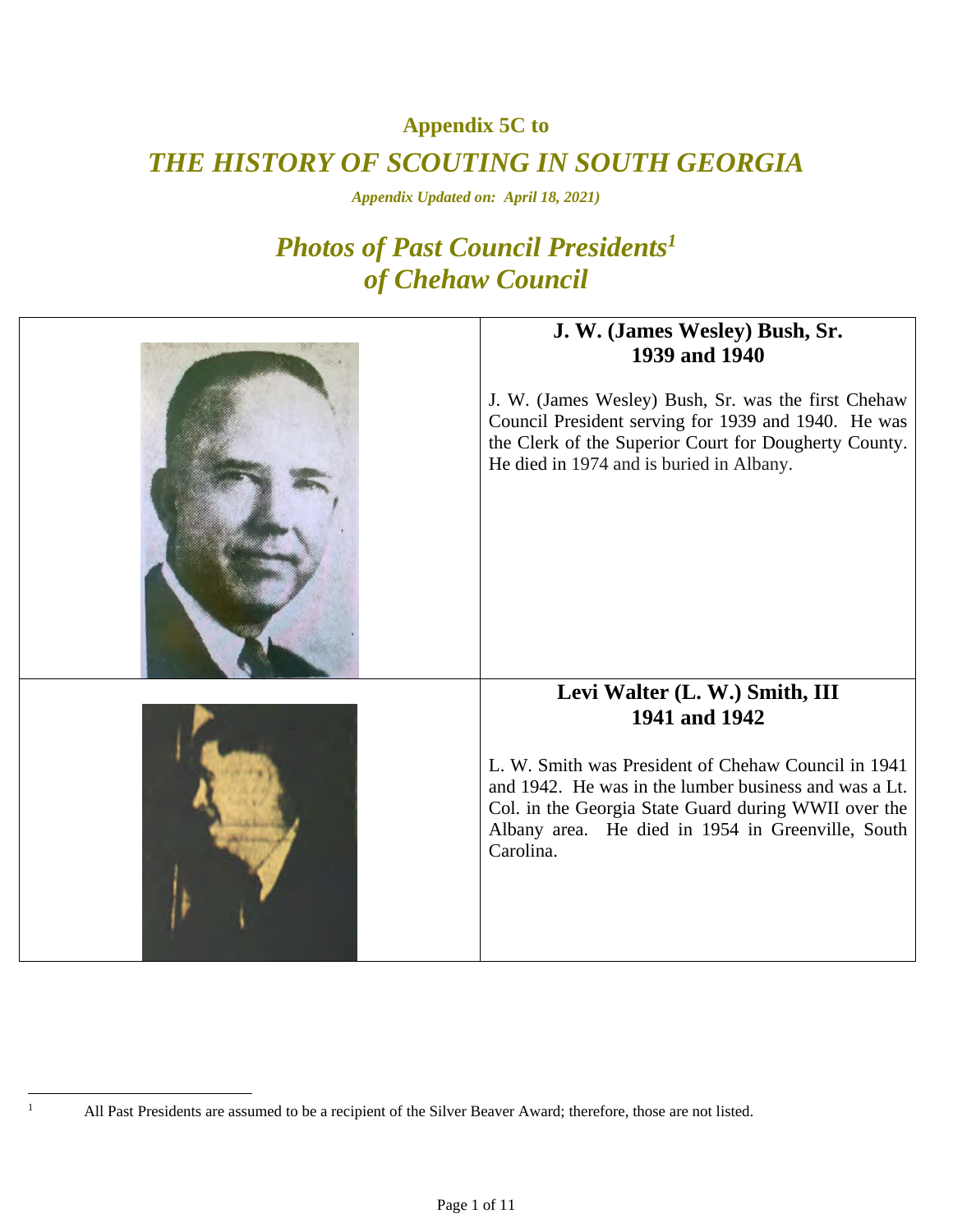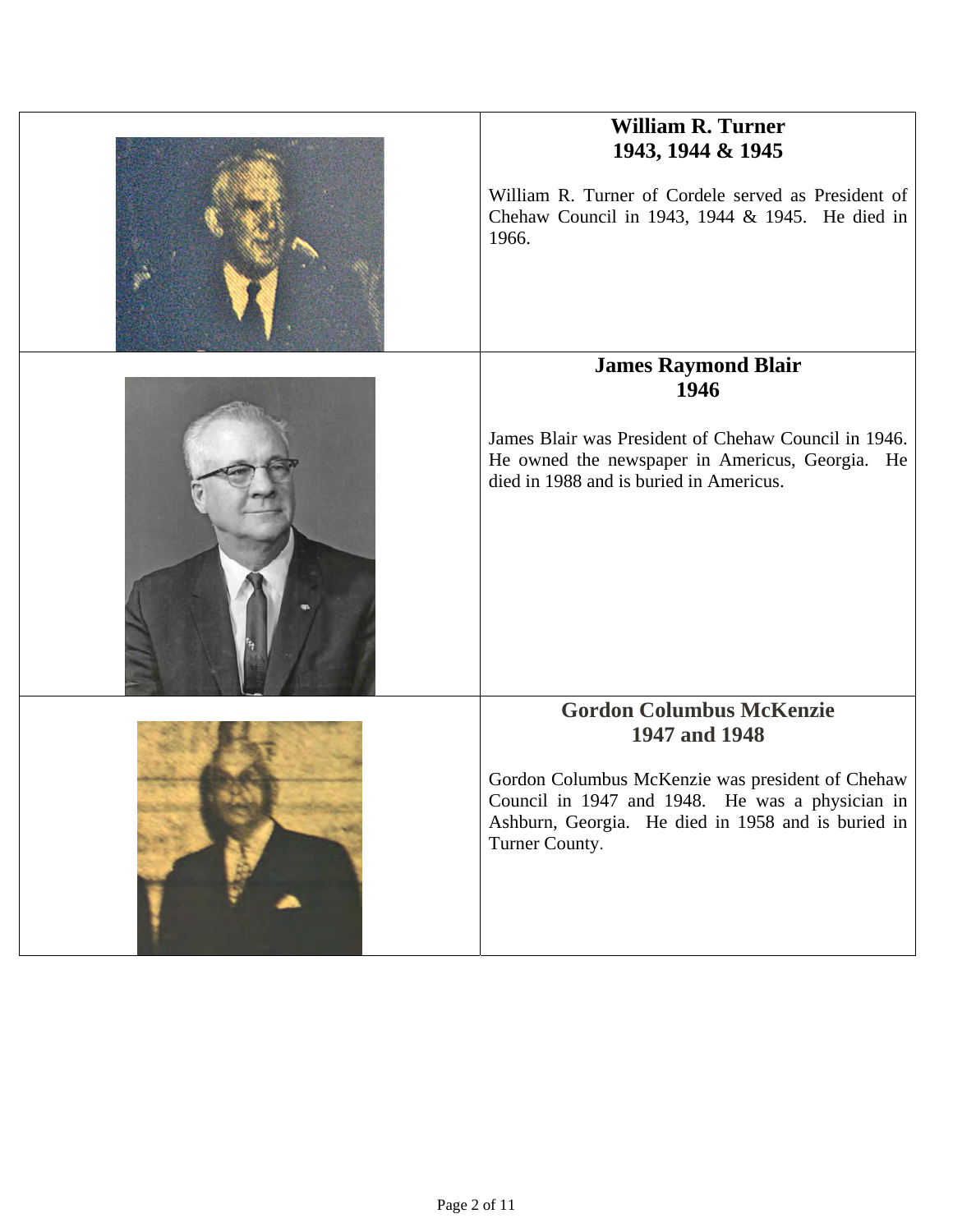

## **Frank Judson Lunsford 1949 and 1950**

Frank Lunsford was President of Chehaw Council from 1949 to 1950. He had been a state Senator from Early County. He passed away in 1969 in Leary, Georgia.



## **Roger H. Dickinson 1951**

Roger was President of Chehaw Council in 1951. He was the manager of Coats and Clark Thread Mill in Albany. He died in 1964 in Albany.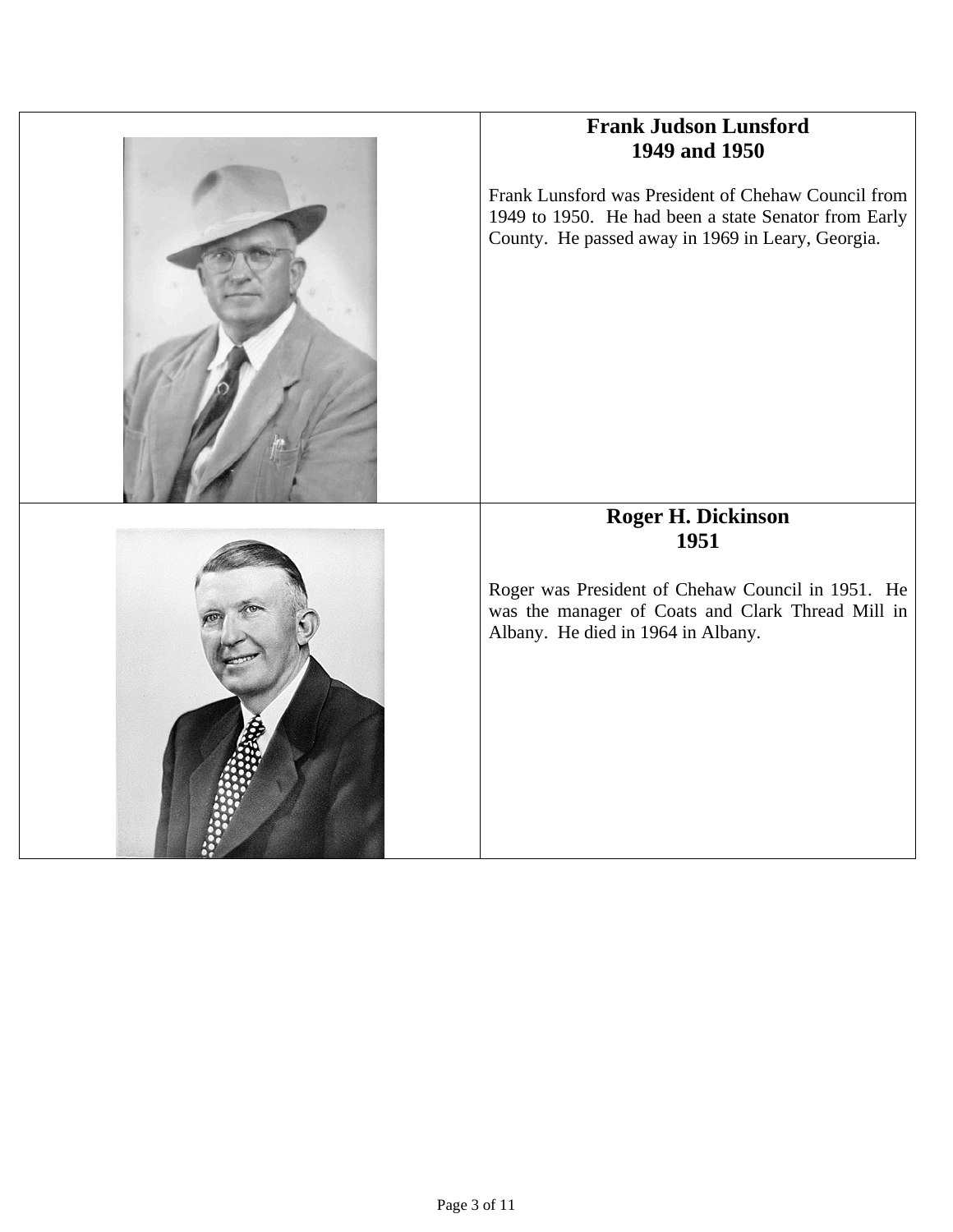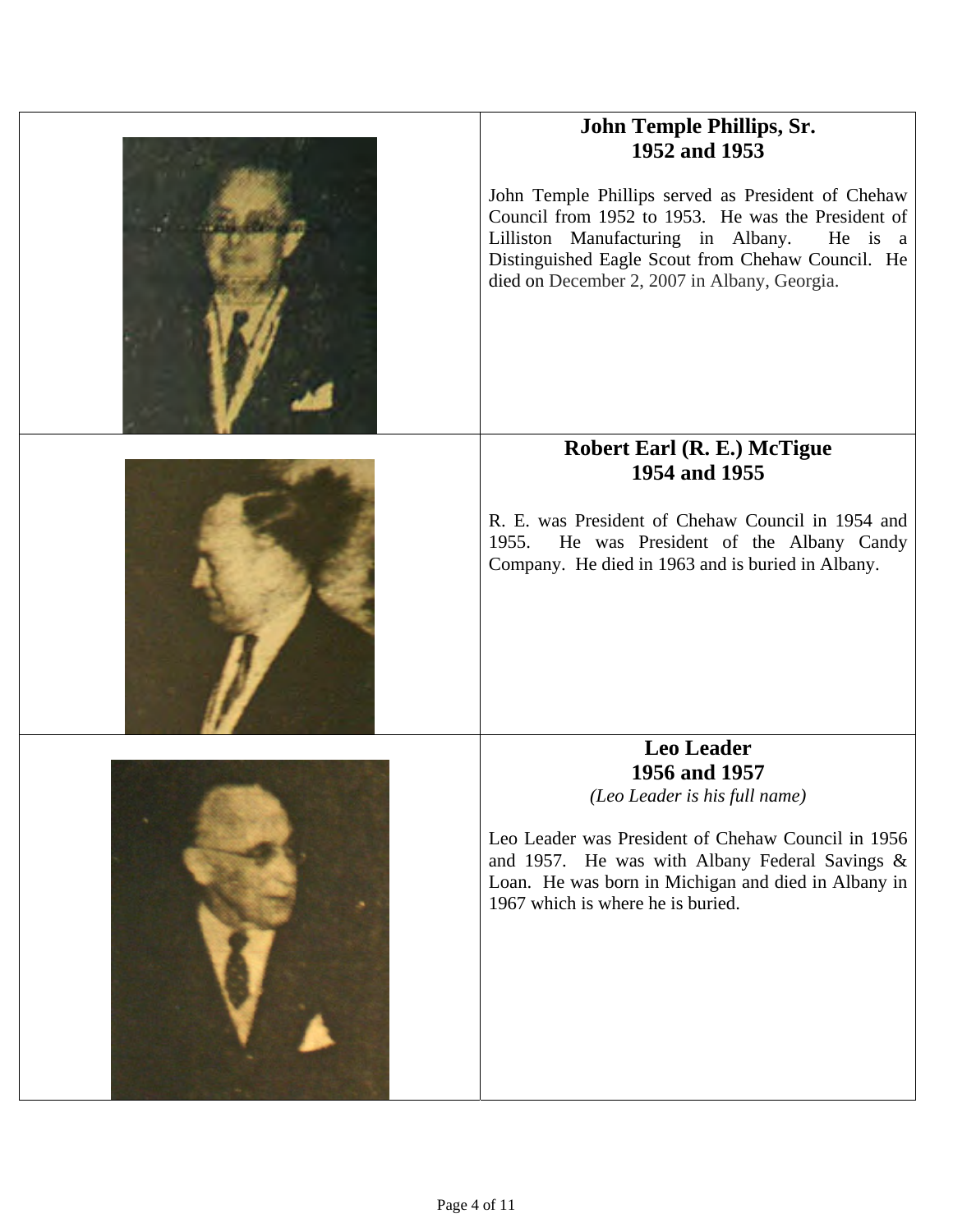|          | <b>Elston Lowe Johnson</b><br>1958 and 1959<br>Elston Lowe Johnson of Tifton was President of<br>Chehaw Council from 1958 to 1959. He was the part<br>owner of a number of farm, oil, and auto businesses in<br>the Tifton Area. He died in 2001 in Tifton.                          |
|----------|--------------------------------------------------------------------------------------------------------------------------------------------------------------------------------------------------------------------------------------------------------------------------------------|
|          | <b>Chester Osborne Lee</b><br>1960 and 1961<br>Chester was Chehaw Council President in 1960 and<br>1961. He worked for Coats and Clark. He died in<br>Albany in 1978 and is buried in Albany.                                                                                        |
| NO PHOTO | <b>William Johnson Boswell</b><br>1962<br>William Johnson "Jaye" Boswell served as Chehaw<br>Council President in 1962. He was owner and manager<br>of Mutual Loan and Investment Co. and Georgia<br>Garden Center of Albany. He died in 1993 while living<br>at St. Simmons Island. |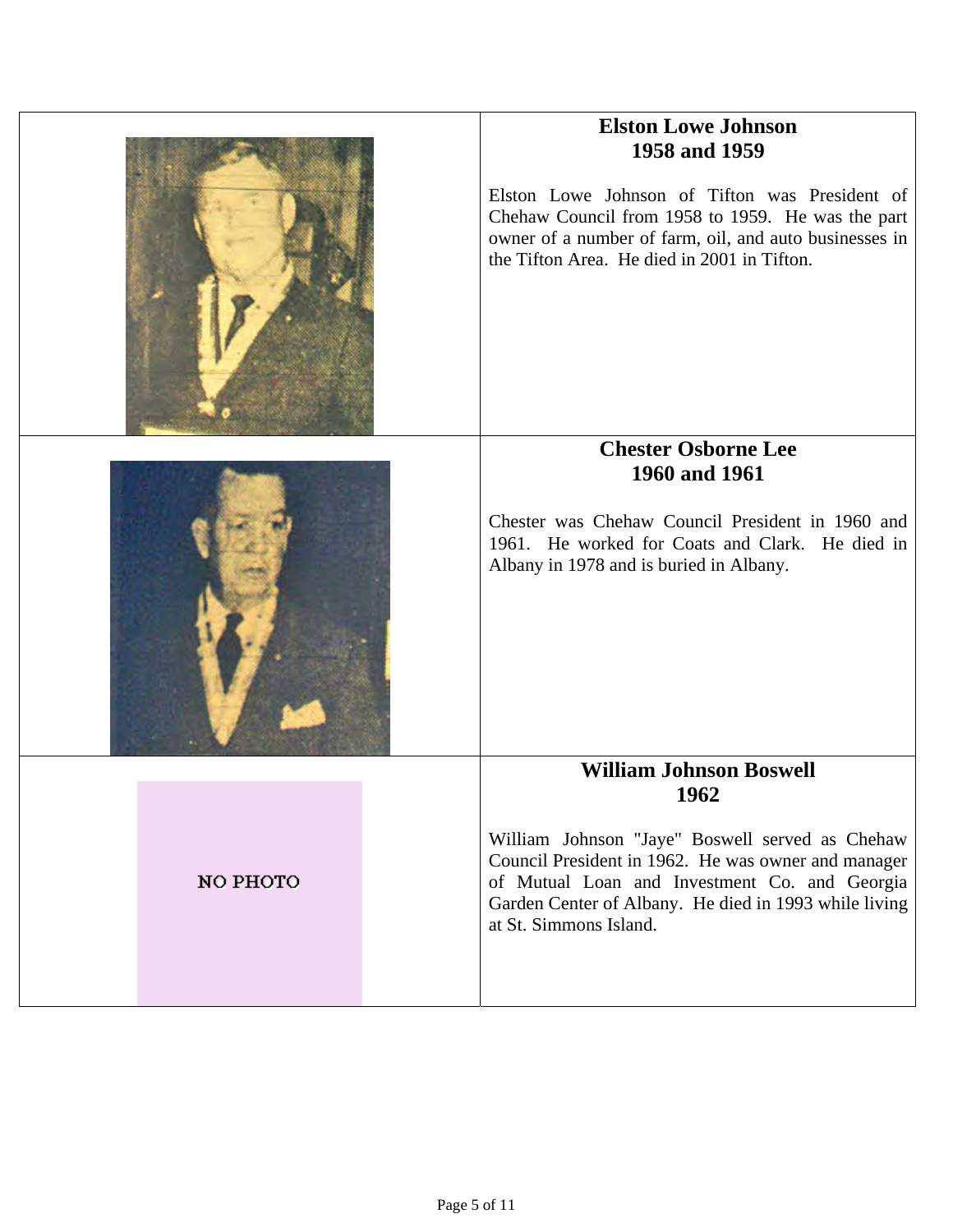

Keith served as Chehaw Council President in 1963 and 1964. He was a retired Colonel in the US Air Force. He died in 1996 in Florida, but is buried in Turner County, Georgia.



## **Don Robert Farr 1965 and 1966**

Donald Robert Farr of Americus served as Chehaw Council President for 1965 and 1966. He also served on the Executive Committee for Region Six. Don owned a pecan farm and was Executive Director of the Lower Chattahoochee Planning and Development Commission. He died in 1999 at Magnolia Manor in Americus and is buried in Americus.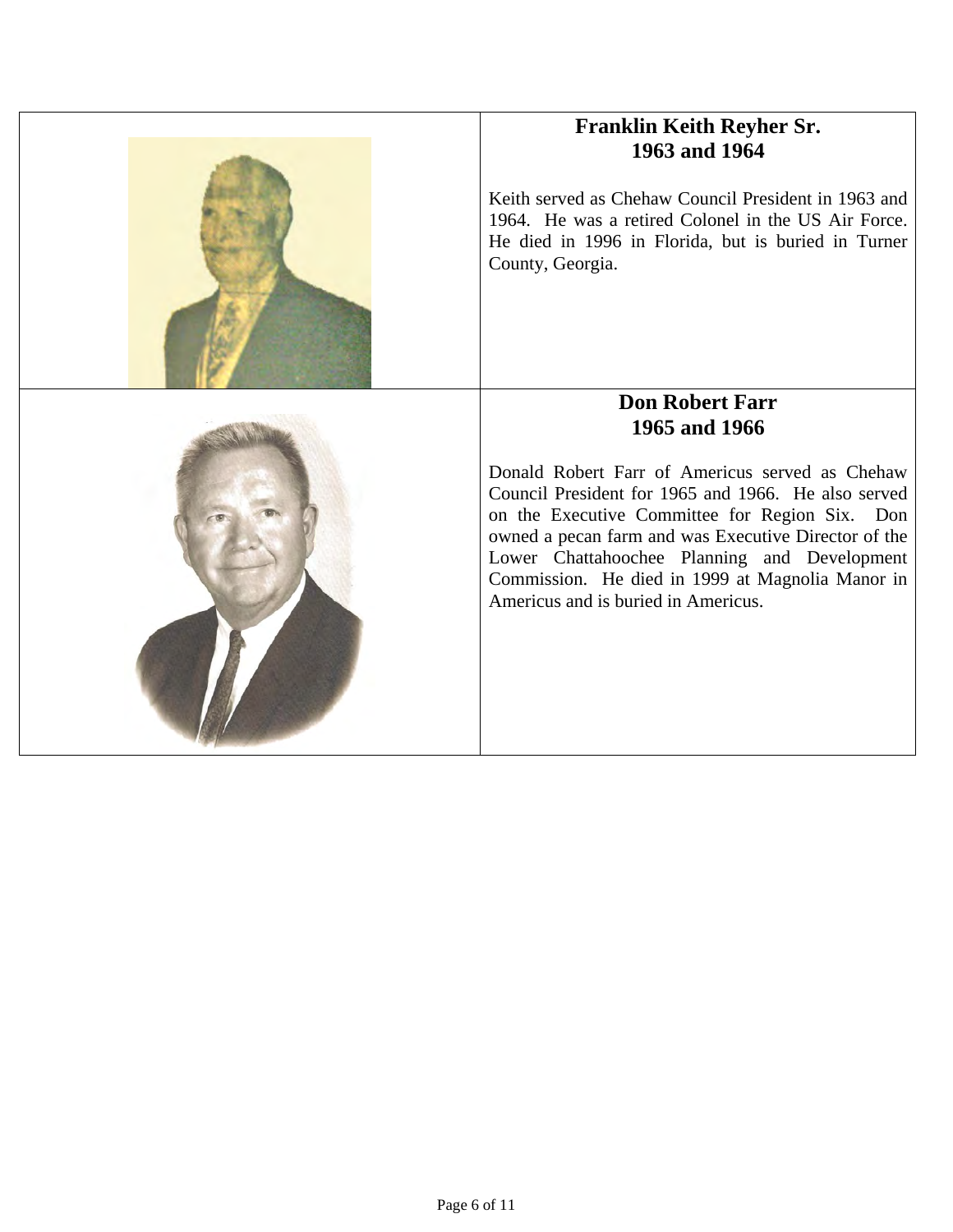|          | <b>Raymond A. Hudson</b><br>1967 and 1968<br>Raymond A. Hudson from Dawson was President of<br>Chehaw Council in 1967 and 1968.<br><b>B. J. Sumner</b><br>1969, 1970, and 1971<br>B. J. Sumner served as council president in 1969, 1970,<br>and 1971. He was District Manager of Georgia Power<br>in Tifton. He died at his home in Tucker, Georgia in<br>2015. |
|----------|------------------------------------------------------------------------------------------------------------------------------------------------------------------------------------------------------------------------------------------------------------------------------------------------------------------------------------------------------------------|
| NO PHOTO | <b>Ben Milner Turner</b><br>1972 and 1973<br>Ben M. Turner from Cordele served as President of<br>Chehaw Council in 1972 and 1973. He is an Eagle<br>Scout from Cordele. He died in 1989 and is buried in<br>Cordele.                                                                                                                                            |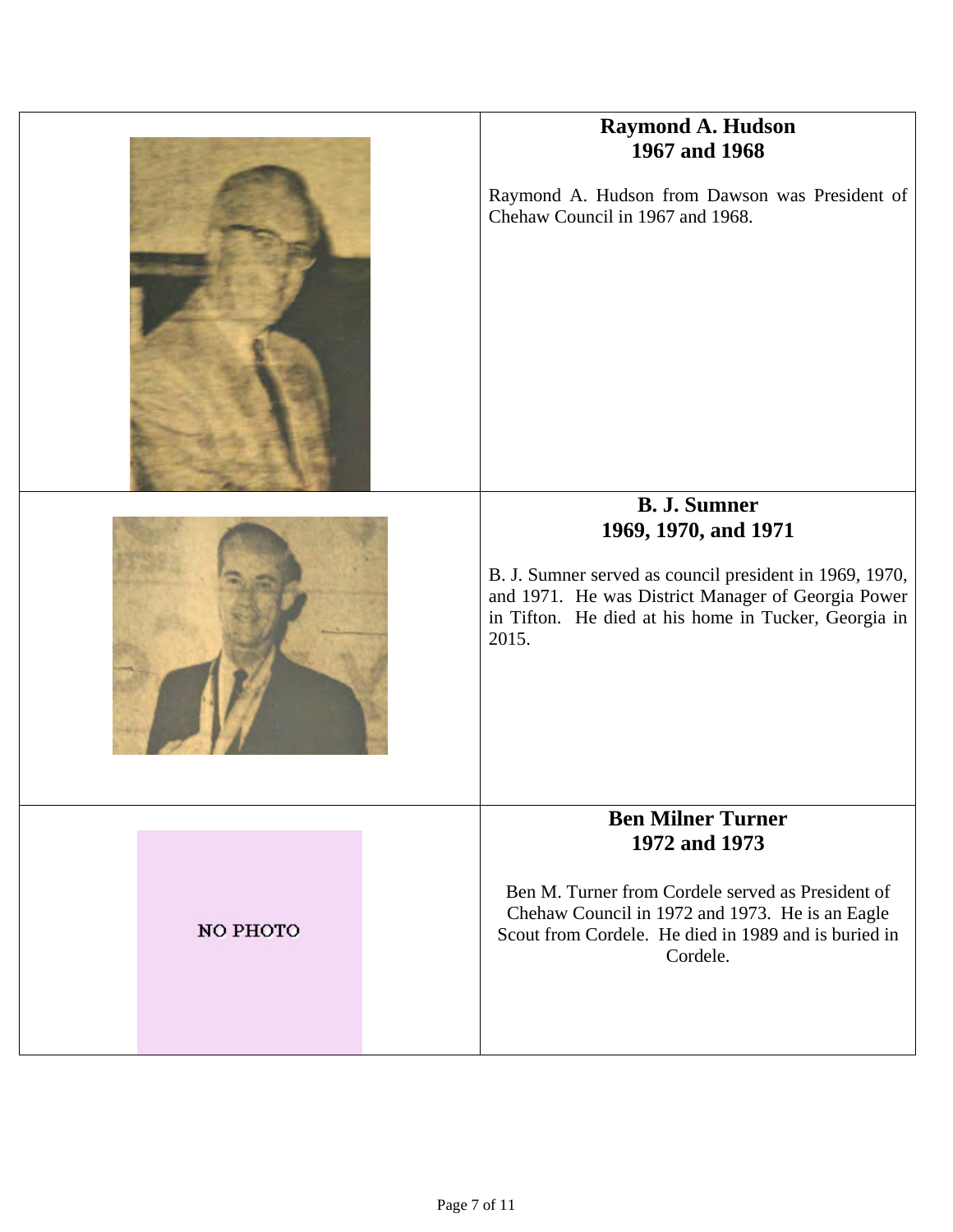

## **George B. Plummer 1974 and 1975**

George Bennie Plummer served as President of Chehaw Council in 1974 and 1975. He moved to Albany from Miami, Florida in 1951 were he started Albany Brokerage Co., Inc. He. He died in 2007 while living in Macon, Georgia.



## **Frank Douglas Koran 1976 to 1977**

Frank Koran of Tifton was President of Chehaw Council from 1976 to 1977. He was founder of Tifton Aluminum. He died at St. Simons Island in 2013.



#### **Milton C. Sterling, Sr. 1978 and 1979**

Milton Sterling was Southwest Georgia Council President in 1978 and 1979. He was a CPA and Partner with Mauldin & Jenkins, CPAs in Albany, Georgia. He died in Titusville Florida in 1994.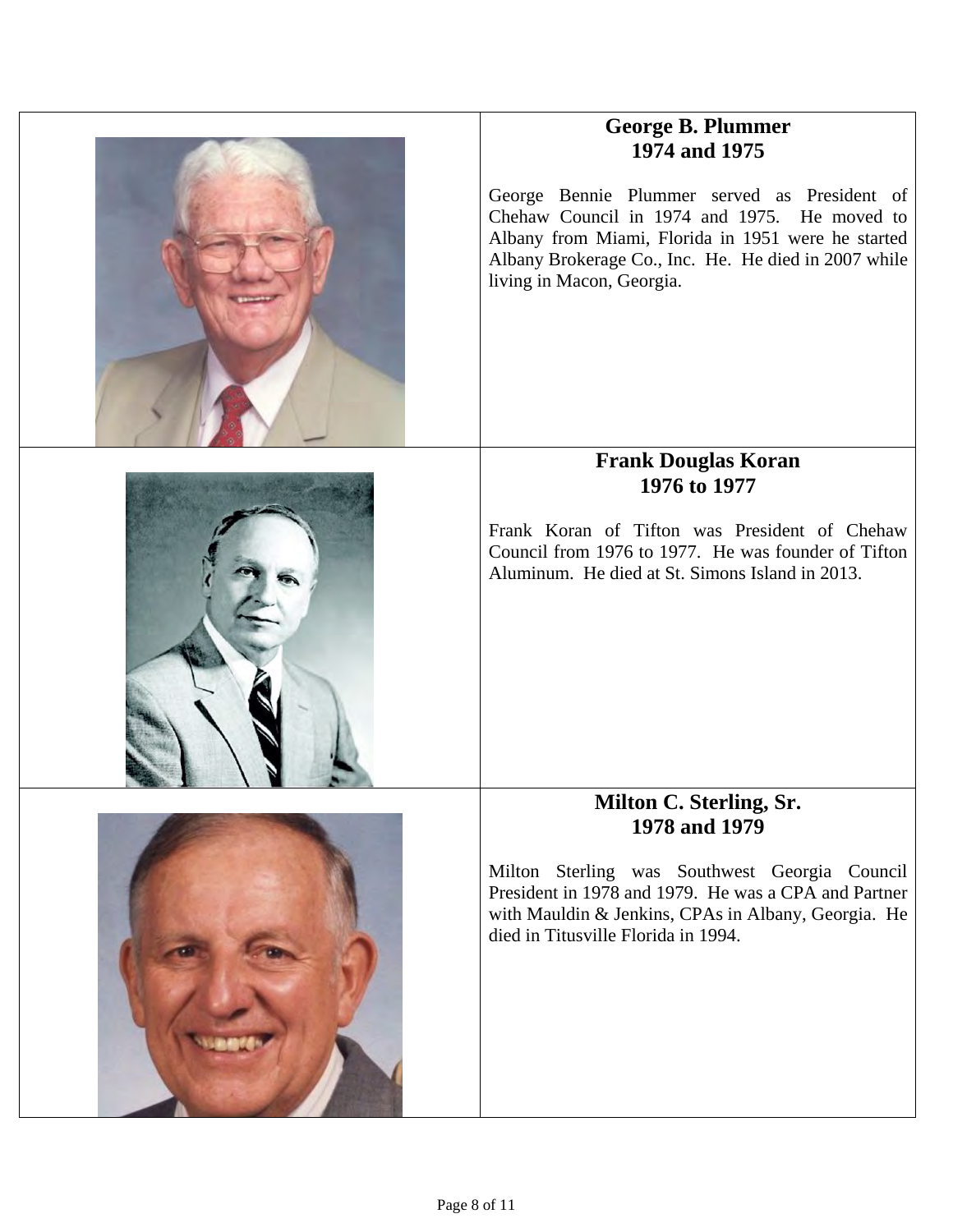|           | <b>Eley Cappleman Frazier, III</b><br>1980, 1981 and 1982<br>Eley served as Council President for 1980, 1981 and<br>He operating partner of $F \& W$ Forestry<br>1982.<br>Services. Eley died in 2018 in Albany.                                                            |
|-----------|-----------------------------------------------------------------------------------------------------------------------------------------------------------------------------------------------------------------------------------------------------------------------------|
|           | <b>Frank Adams Wilson, III</b><br>1983<br>Frank Adams Wilson, III was Council President in<br>1983. He was a physician in Leslie, Georgia. He was a<br>recipient of the Silver Antelope from Region 6. He<br>died at his home in Leslie in 2016 and is buried in<br>Leslie. |
| $\bullet$ | From 1984 until 2006 the council was known<br>as Southwest Georgia Council.                                                                                                                                                                                                 |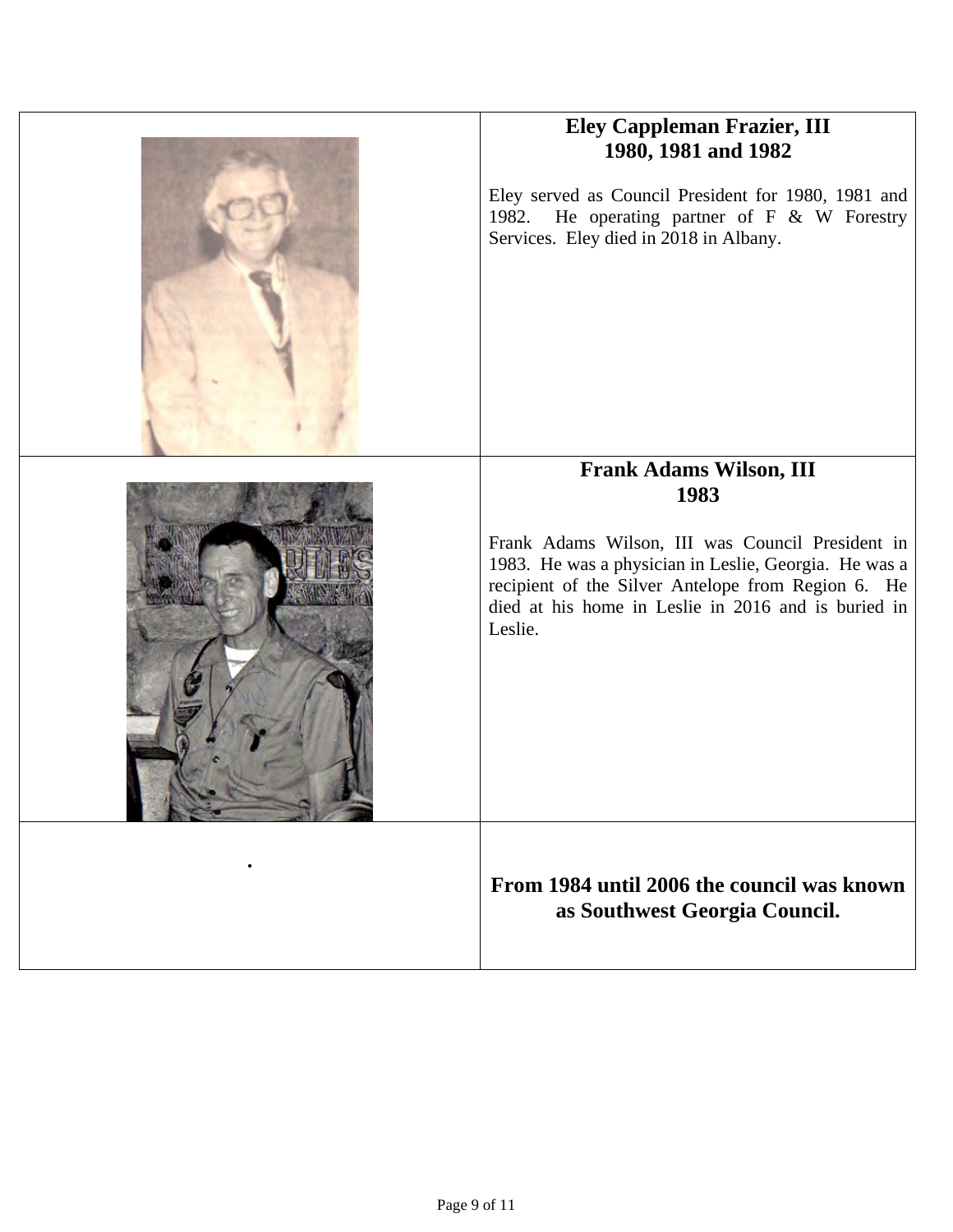

## **Carl Hancock 2004, 2005 & 2006**

Carl Hancock was President of Chehaw Council from 2004 to 2006. He was a physician in Albany. Carl was a 1952 Eagle Scout from Chehaw Council. He died on October 2nd, 2020 in Albany.

It was under Carl's term as President that the Council name was changed back to Chehaw Council.



#### **Joe Najjar 2007, 2008 & 2009**

Joe Najjar was President of Chehaw Council in 2007, 2008 and 2009. Joe is a retired Marine officer and retired Assistant to the President of Albany Technical College. He is still alive as of 2020.